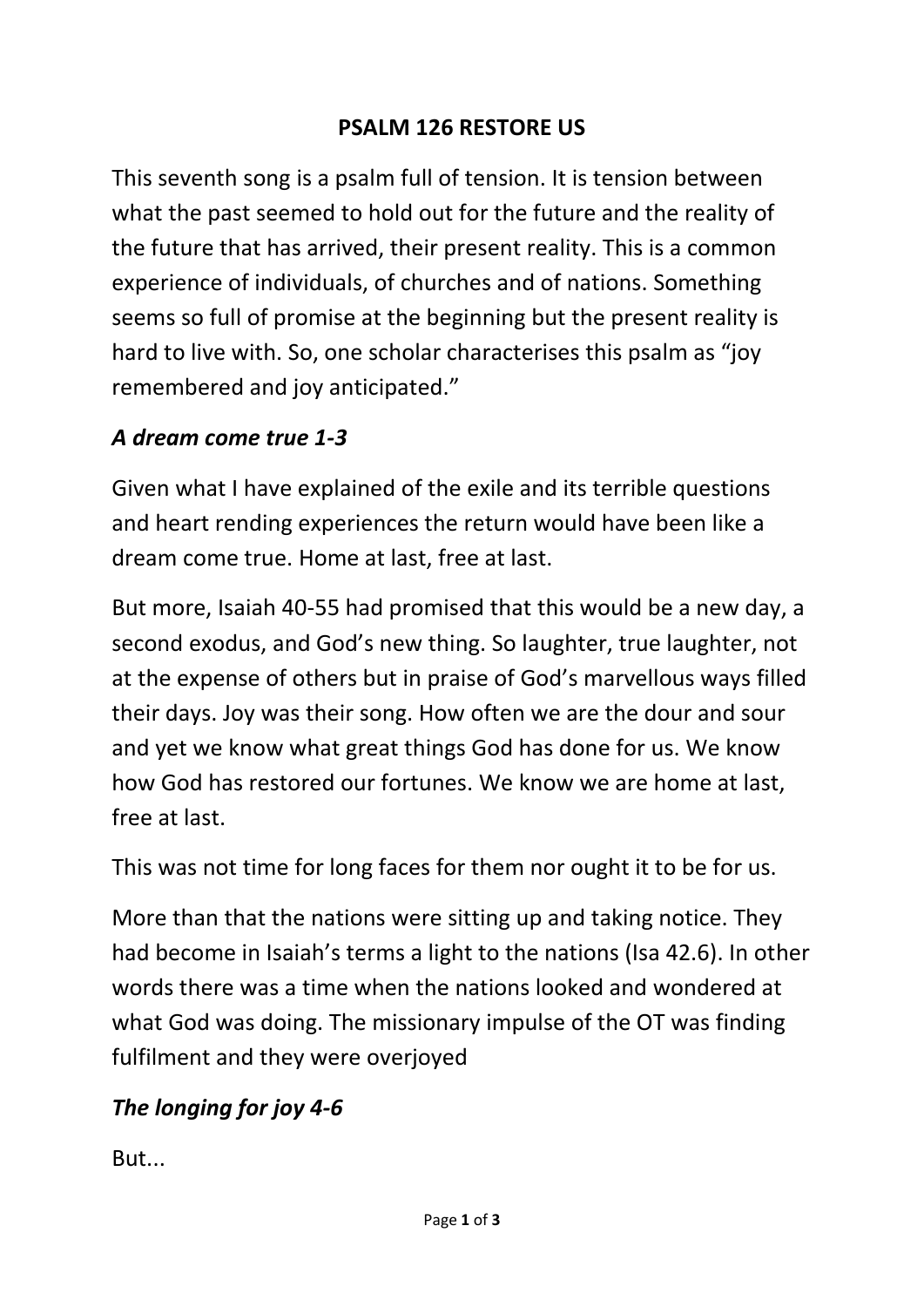We do not know what has happened but it has all come to grinding halt as the poet writes. The best description of the present is tears and weeping the very opposite of laughter and songs of joy.

They have become dry like the wadi in the Negev, the desert to the south. No one looks to them to find spiritual refreshment now or see in them the amazing work of God.

However, the key to this psalm is the hope deeply embedded in it. Hope lies embedded in the past. We know what God can do. God can redeem, God can set free, god can bring us home, and God can set our laughter flowing again. The past is critical to the present. It can and does in this song subvert the present and its dreariness. It offers hope. Hope is not nostalgia. Hope is the promise of what God has done in the past he will continue to do now and more, and that means that the present is not the future.

The watercourses or wadis do fill up and when they do they blossom and everyone comes to this place of renewal and life.

Sowing is an act of anticipation and hope. Tears and weeping for people who live on subsistence are the tears of hunger and hope together. If the season is poor hunger will stalk them. They must trust in hope.

And that trust will never be unrewarded. Trust feeds hope, hope feed joy, joy feeds the shout of praise and thanksgiving.

## *Further Reflections*

The reflection on the past should be a source of joy and laughter. It is that because it is subversive of the present. The present can overwhelm us with its problems. We live the present in hope. God has done great things for us and we ought to live in that. But daily we